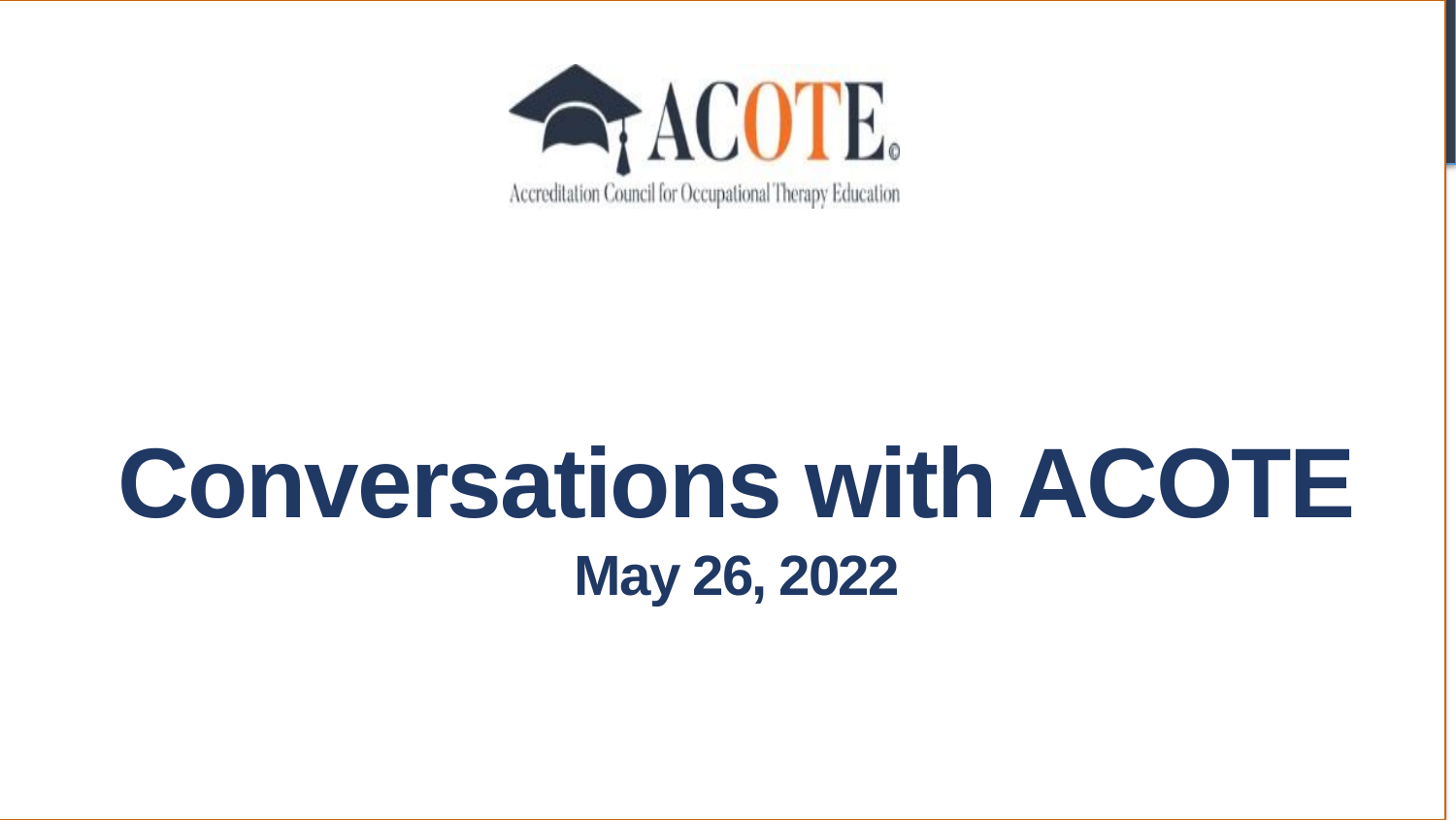### **Your ACOTE Resources**

•

- The ACOTE Website [\(www.acoteonline.org](http://www.acoteonline.org/)) is a valuable resource for information. You can find information on program numbers, past ACOTE actions, past newsletters, frequently asked questions, forms, templates and much more.
- And, always read the PD Update posted after ACOTE meetings.
	- **Please submit all questions to [accred@aota.org](mailto:accred@aota.org) to ensure your questions are answered promptly.**

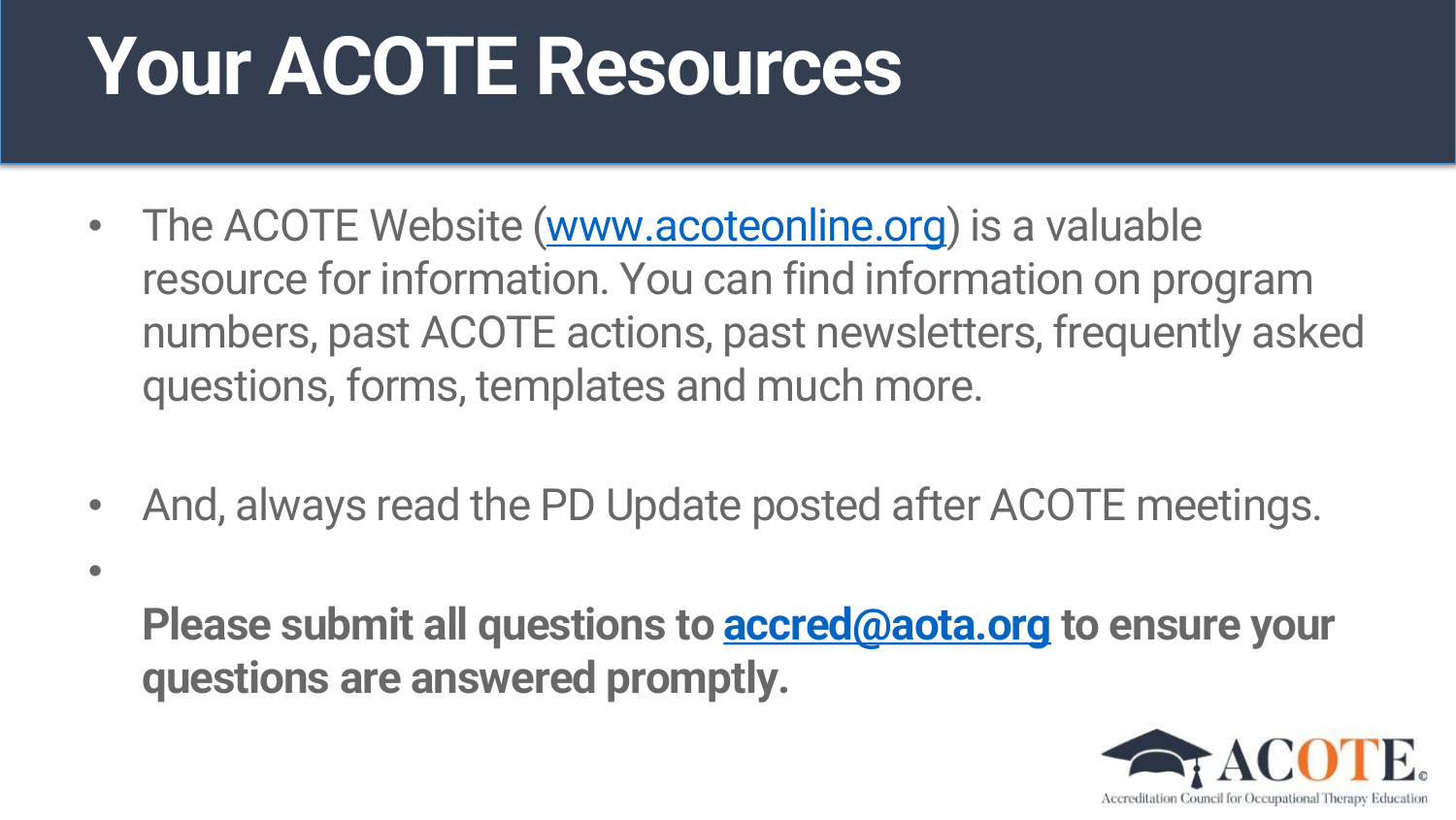#### **Educational Standards Review Committee (ESRC)**

- Thank you for your feedback!
- First meeting in April 2022. Next meeting in August 2022
	- All comments were reviewed and considered by the ESRC during this meeting.
- General feedback is welcome and can be provided at any time. [https://forms.aota.org/forms/standards\\_comment\\_form](https://forms.aota.org/forms/standards_comment_form)

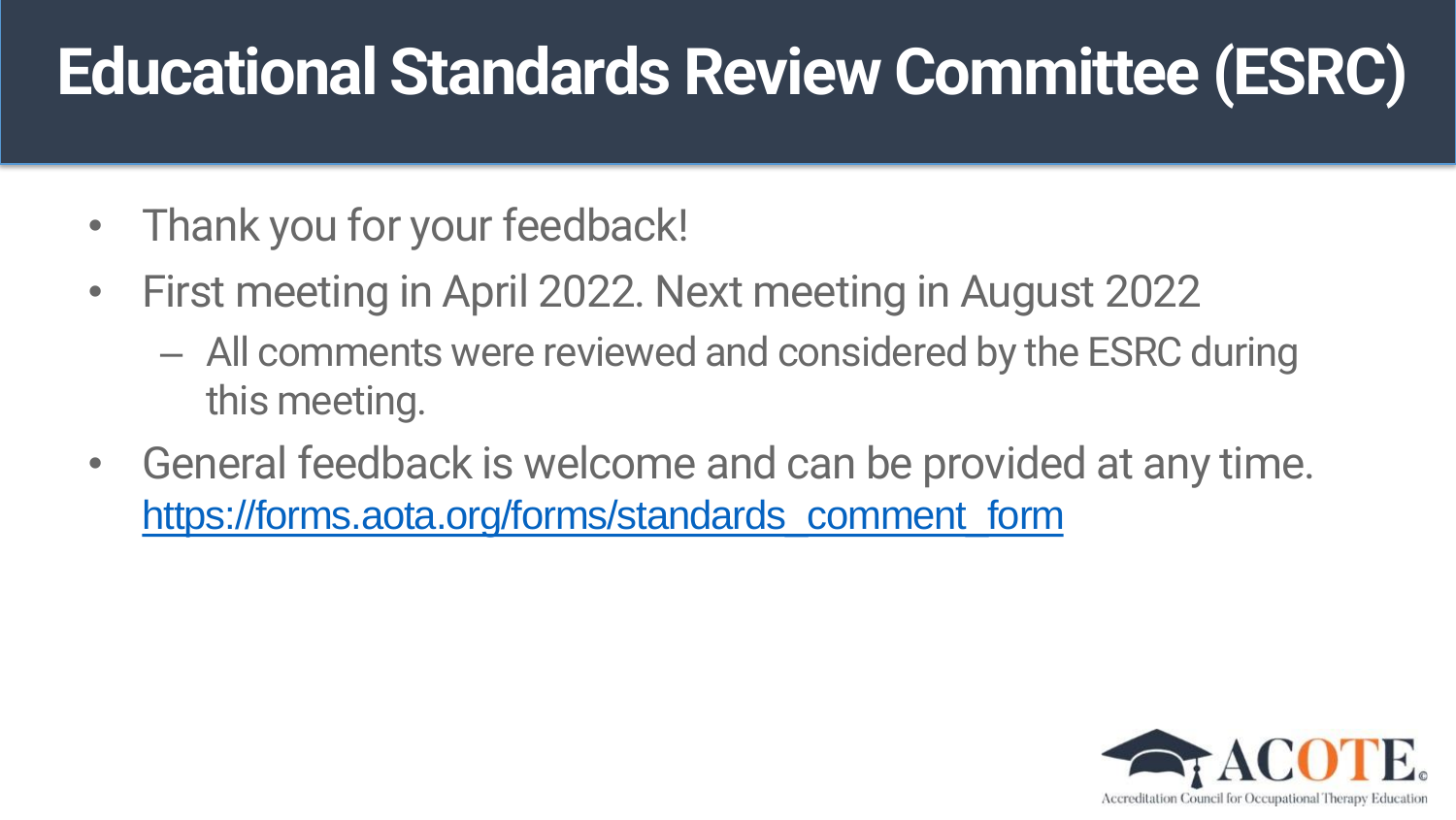#### **Roster of Accreditation Evaluators (RAE)**

- Seeking new members for the **Roster of Accreditation Evaluators (RAE)**.
- RAE members evaluate the compliance of OT and OTA educational programs with ACOTE Accreditation Standards through on-site evaluations and online reviews.
- ACOTE is placing a strategic emphasis on expanding the diversity of the practice and education settings, and the education levels represented on the RAE.
- **Occupational therapy practitioners and occupational therapy assistant (practitioners and educators) are especially needed and are strongly encouraged to apply.**
- Go to: [RAE Application for Membership](https://forms.aota.org/forms/rae_application) (located on the ACOTE website) for more information and the application process.

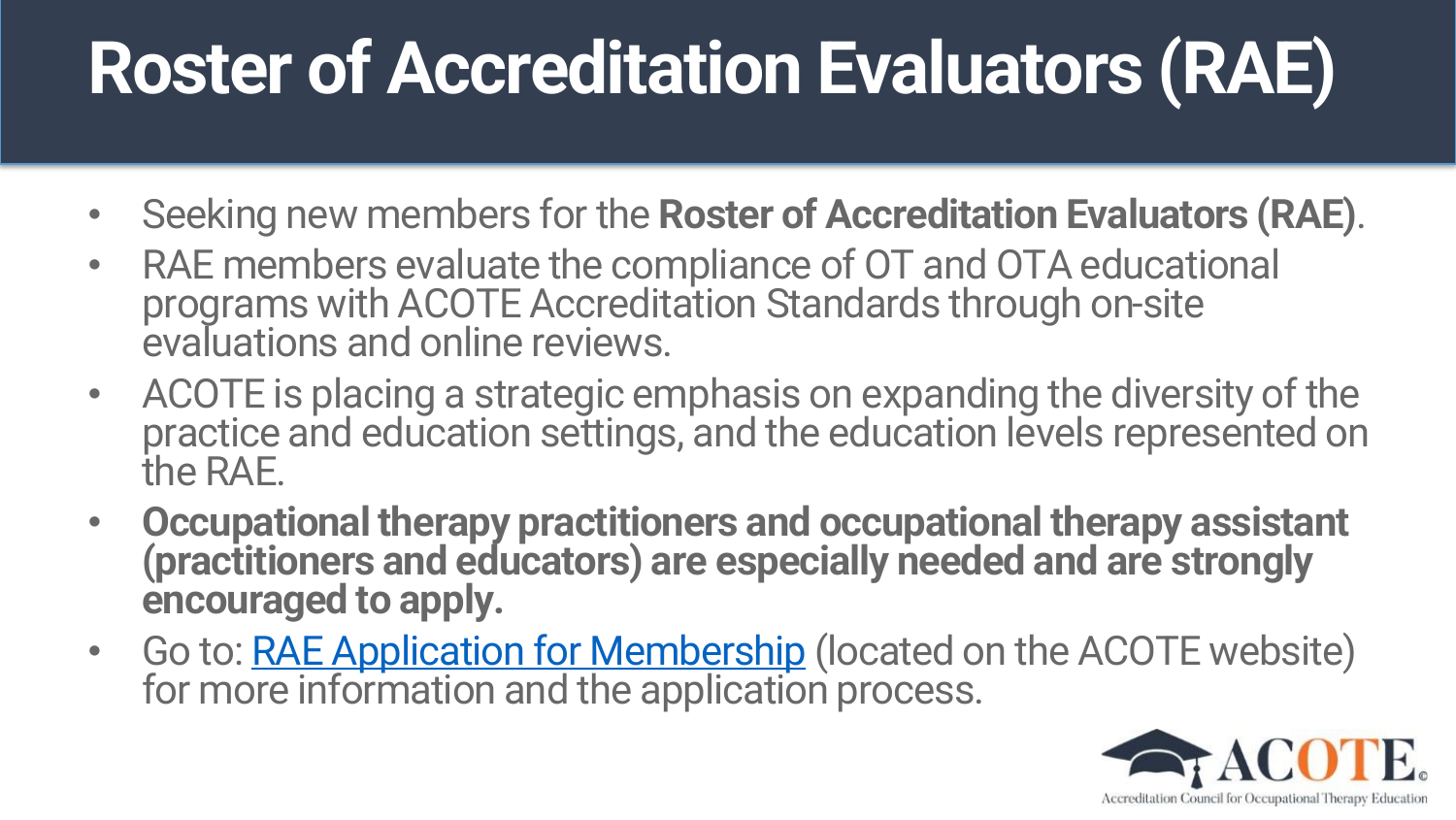# **Self-Study Workshop**

- For program directors and faculty preparing for upcoming self-study review and new program directors wanting to understand more about the accreditation process.
- Topics covered include:
	- How to get started on a report of self-study
	- What to consider when writing the report
	- What are the key elements in the self-study
	- How much detail is needed
	- What the reviewers are looking for in the self-study
	- How to prepare for the on-site visit
	- What programs need to show the on-site reviewers
	- Review of the e-Accreditation System.
- Dates and registration information on the ACOTE website.

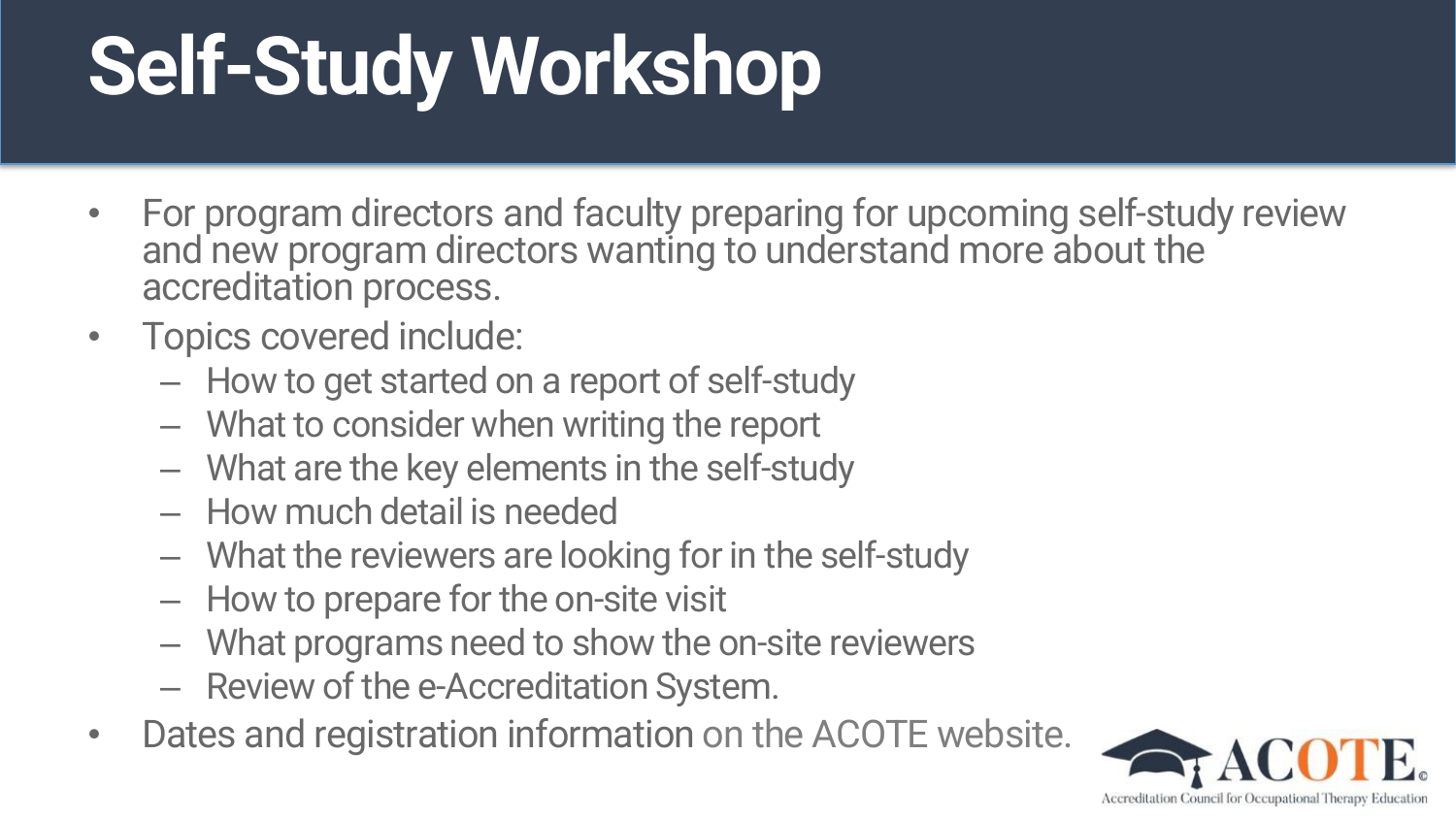#### **Annual Fees**

- Due each year from accredited programs, including the year in which an on-site evaluation is scheduled.
- For new programs, the annual fee becomes effective with the first full academic year for which the program has accreditation status.
- See the current Fee Schedule [\(ACOTE Policy V.A. Fees\)](https://acoteonline.org/download/4278).
- Invoices are e-mailed by July 1, 2022 and due no later than October 15, 2022. Notify the Accreditation Department for help facilitating the processing of a purchase order.

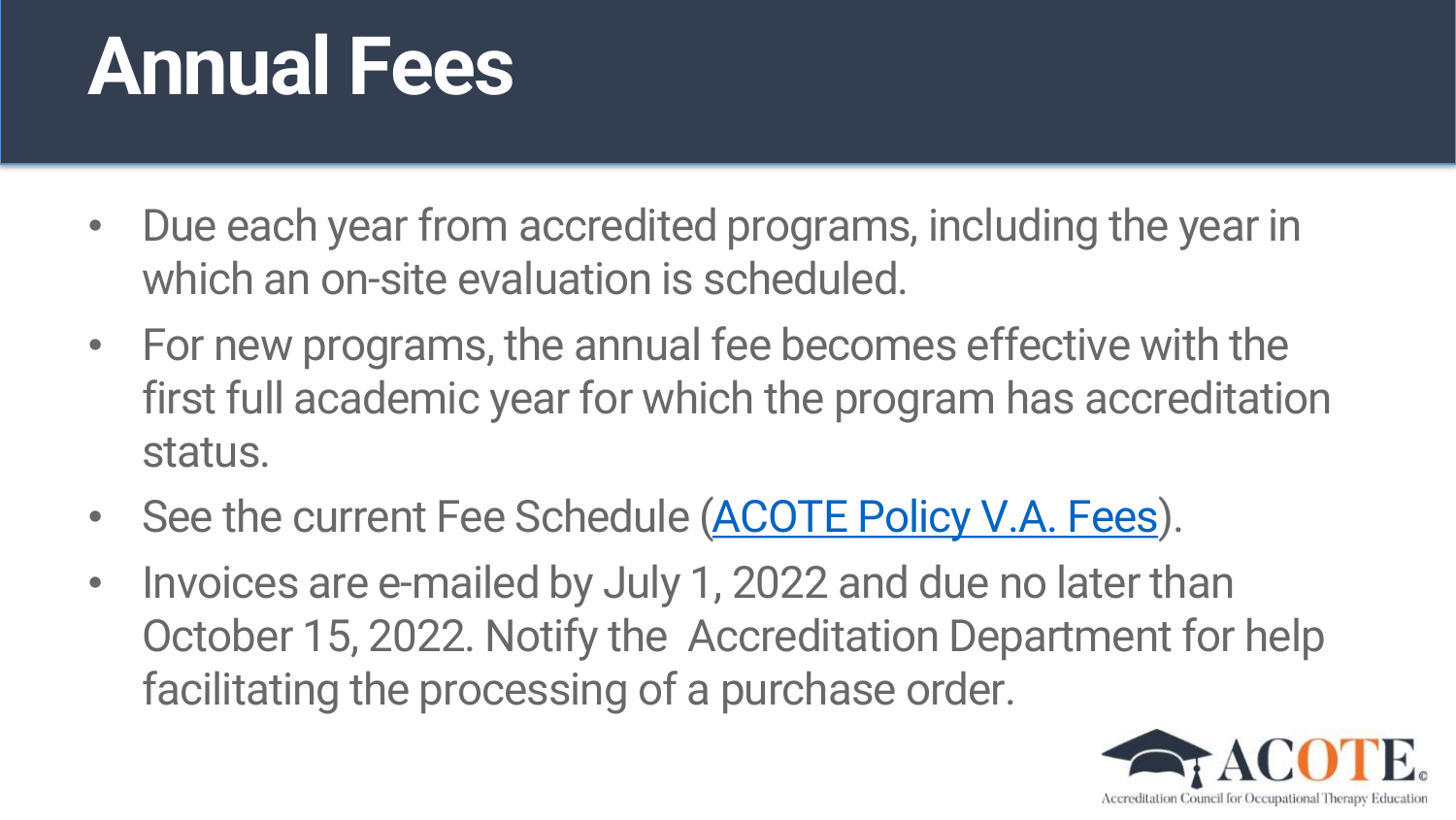### **Gentle Reminders**

- Update the program director and faculty licenses in the "FACULTY" tab in the eAccreditation portal.
- Program director responsible to remain current with the most recent Standards Interpretive Guide and ACOTE® policies located on [www.acoteonline.org.](http://www.acoteonline.org/)
- Updates to these documents are reported on the ACOTE® website after each ACOTE® meeting.

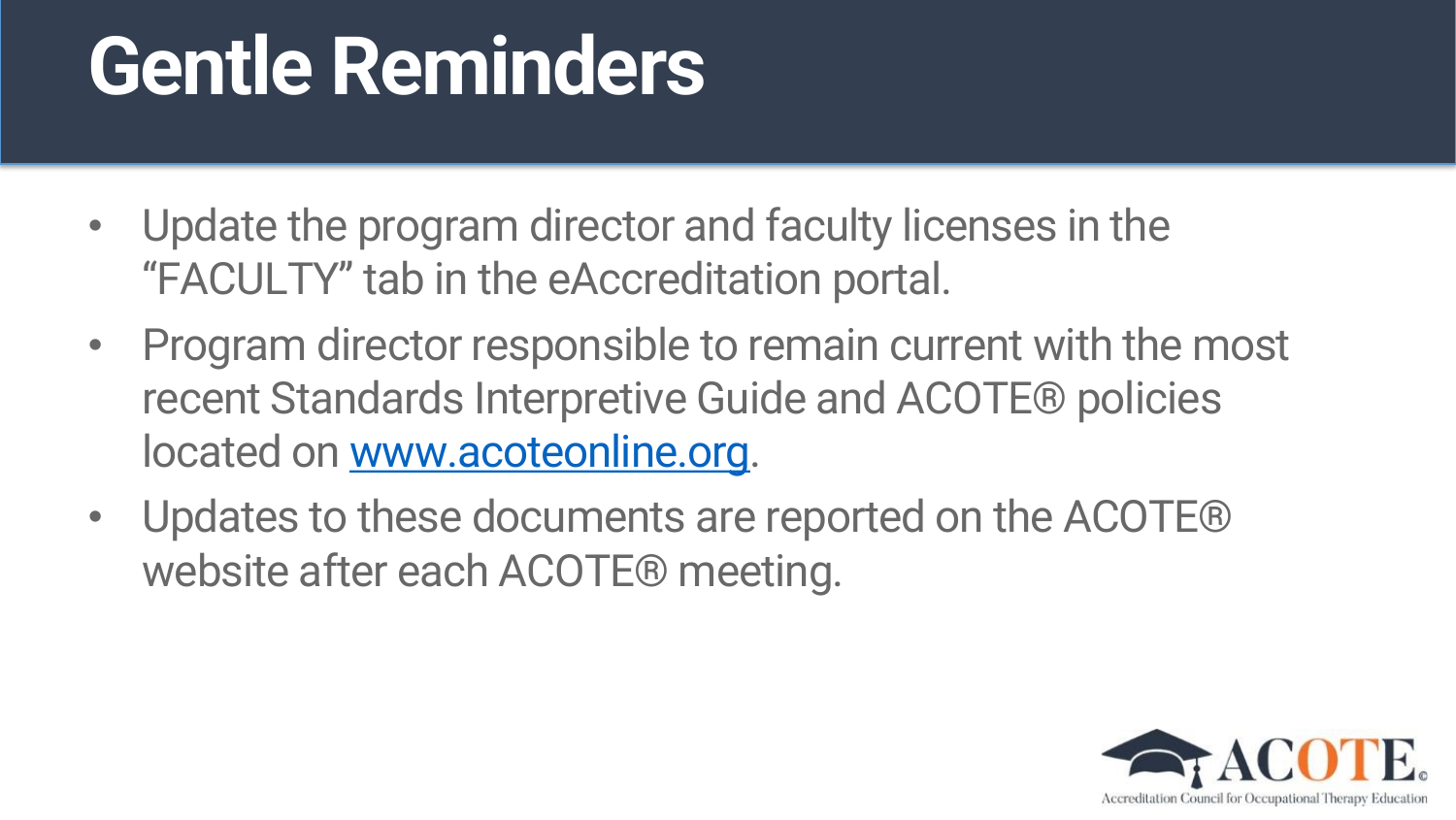#### **A.5.3 PROGRAM LENGTH** Interpretive Guide:

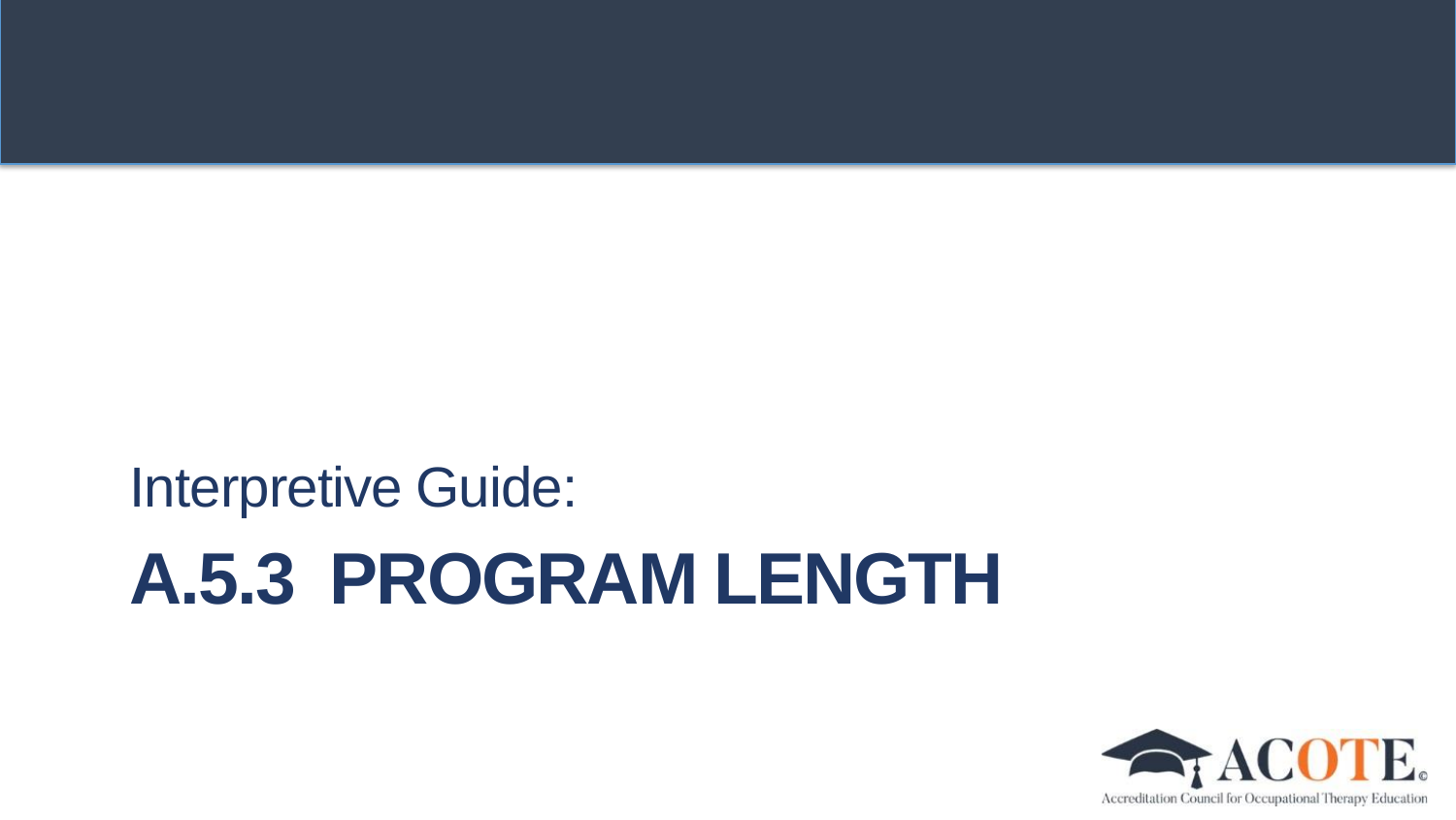### Programs should:

- Analyze current program length to the interpretive guide according to the degree level of your program.
- If the program length is not compliant, review list of considerations, at a minimum, to assess the reason for the current length.
- Consider needed action:
	- Plan for modification, timeline for change.
	- Rationale for length remaining the same.

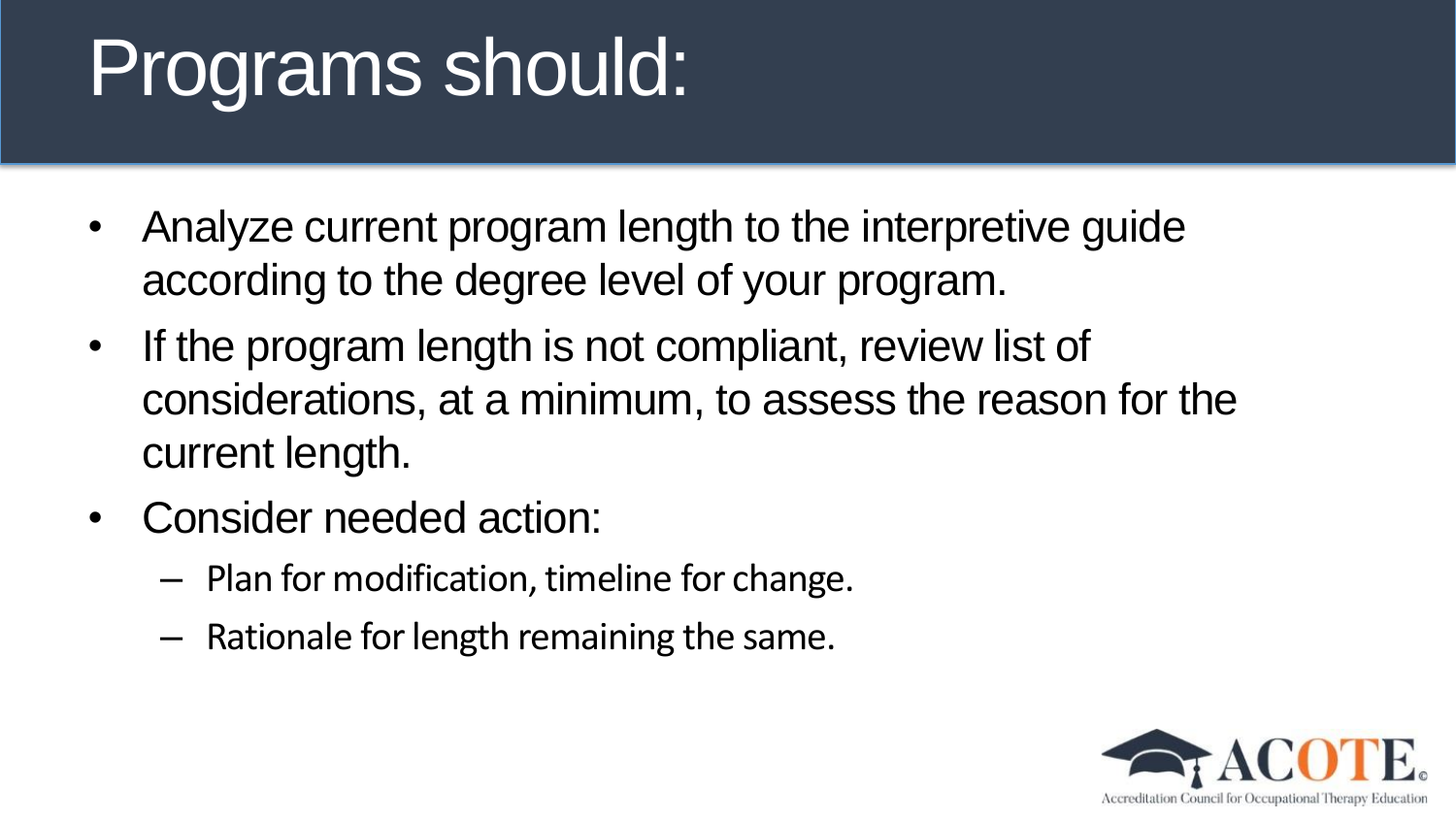## Guidance for all program levels:

- Program length must be reflective of this ACOTE defined commonly accepted academic standards for degree levels in occupational therapy.
- The program should additionally consider the following factors:
	- Institutional accrediting and state agencies
	- Institutional policy
	- Program's curriculum design (entry point, UG vs G, fieldwork)
	- Relevant definitions:
		- Full Time Enrollment, Academic Year, Credit Hour
	- Relevant Policies:
		- Degree awarded, Dual or Concurrent Degrees credits, Method for awarding credit for experiential hours

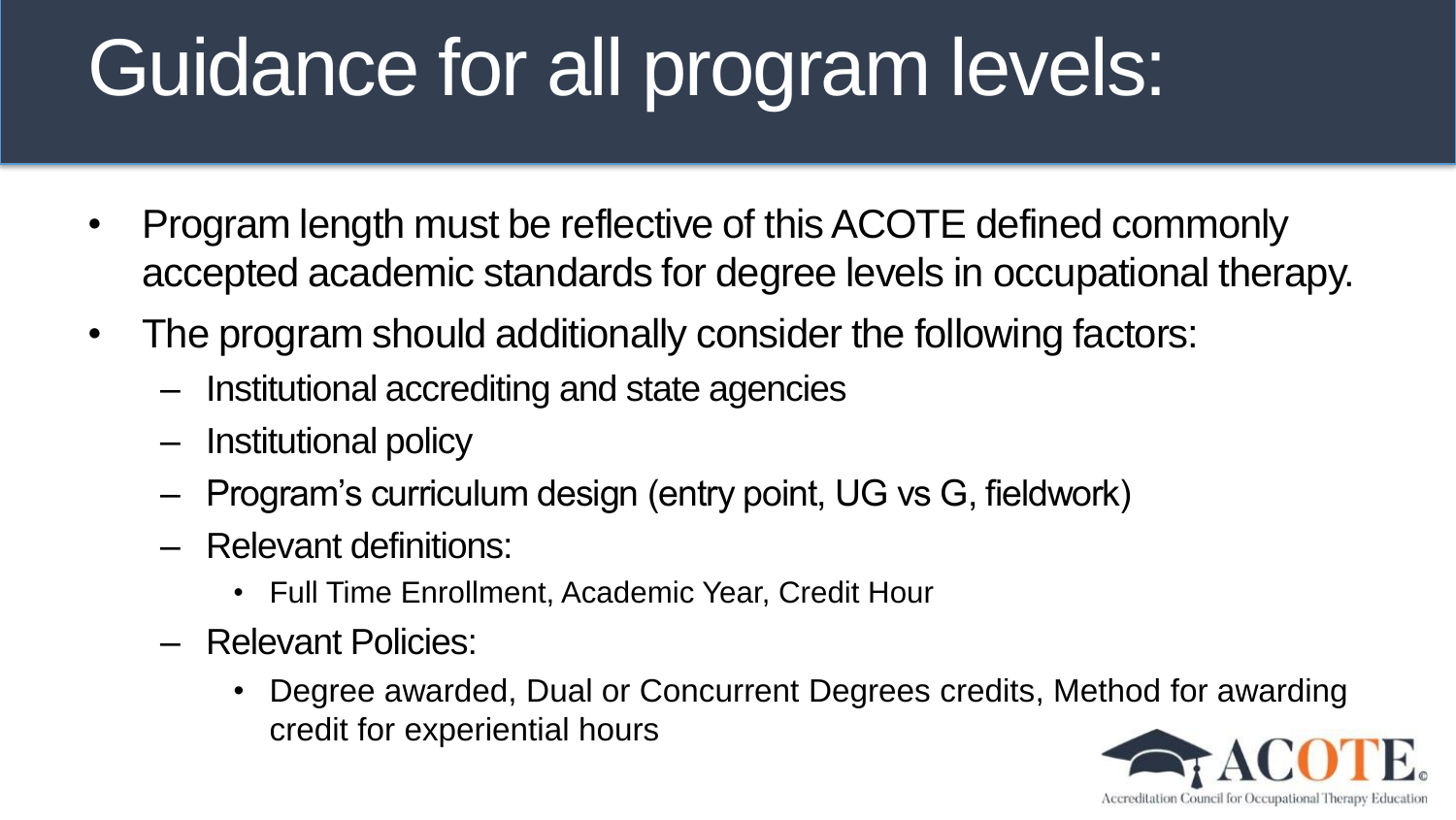#### **Timeline**

- **Compliance with this program length requirement will be assessed with reports submitted after 8/1/2022.**
- The current procedure for correcting an area of noncompliance applies.
	- Programs have up to 2 years to fix an AON, depending upon program length, and will submit a plan of correction/progress reports during that timeframe.
	- An extension "for cause" for increased time to address an AON may be approved if the program shows evidence of progress toward meeting the standard.